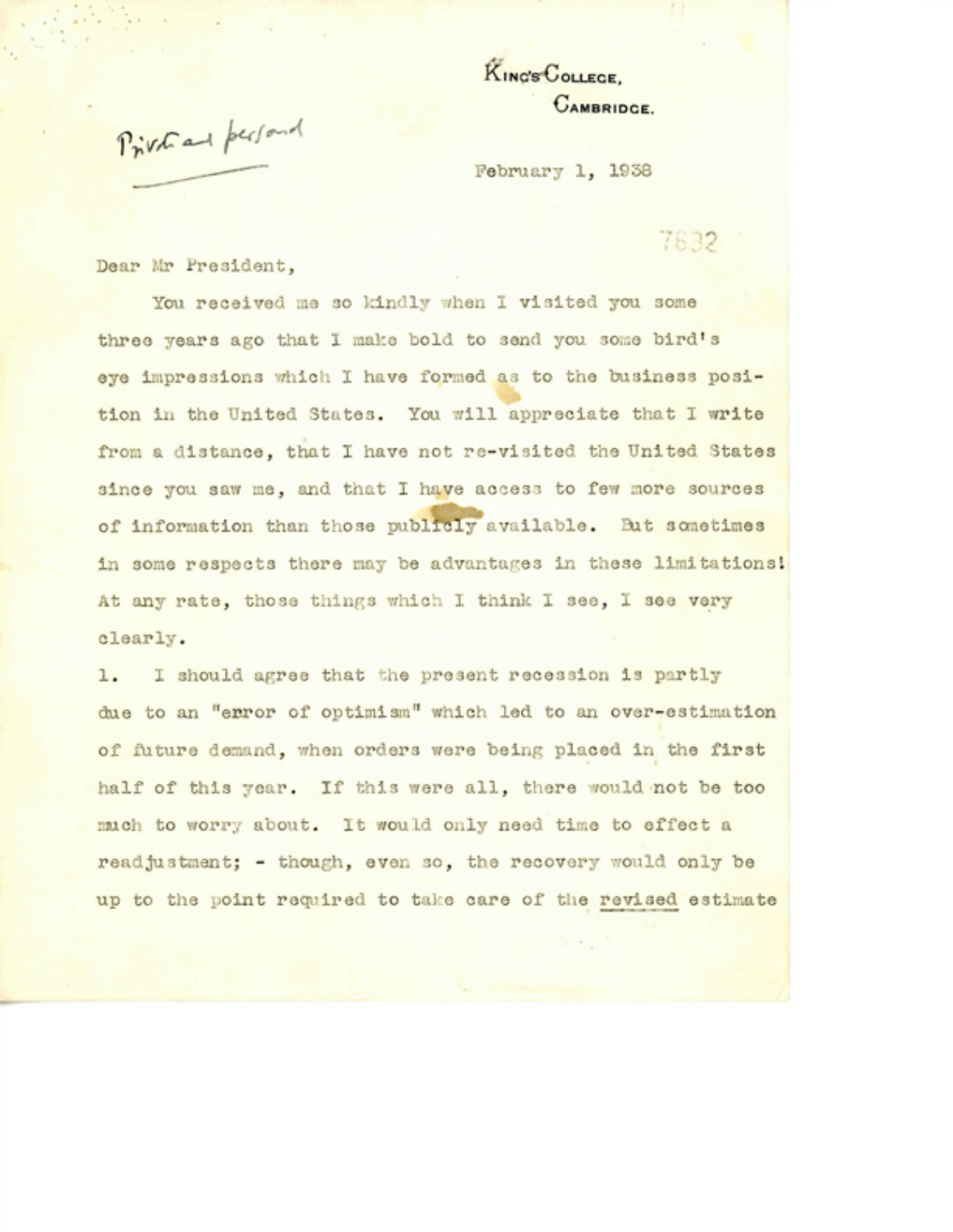of current demand, which might fall appreciably short of the prosperity reached last spring.

2. But I am quite sure that this is not all. There is a much more troublesome underlying influence. The recovery was mainly due to the following factors:-

(i) the solution of the credit änd insolvency problems, and the establishment of easy short-term money; (ii) the creation of an adequate system of relief for the unemployed;

(iii) public works and other investments aided by Government funds or guarantees;

(iv) investment in the instrumental goods required to supply the increased demand for consumption goods;

(v) the momentum of the recovery thus initiated.

Now of these (i) was a prior condition of recovery, since it is no use creating a demand for credit, if there is no supply. But an Increased supply will not by itself generate an adequate demand. The influence of (Ii) evaporates as employment Improves, 30 that there Is a dead point beyond which this factor cannot carry the economic system. Recourse to (ill) has been greatly curtailed In the past year. (Iv) and (v) are functions of the forward movement and cease - Indeed (v) is reversed - as soon as the position

-2-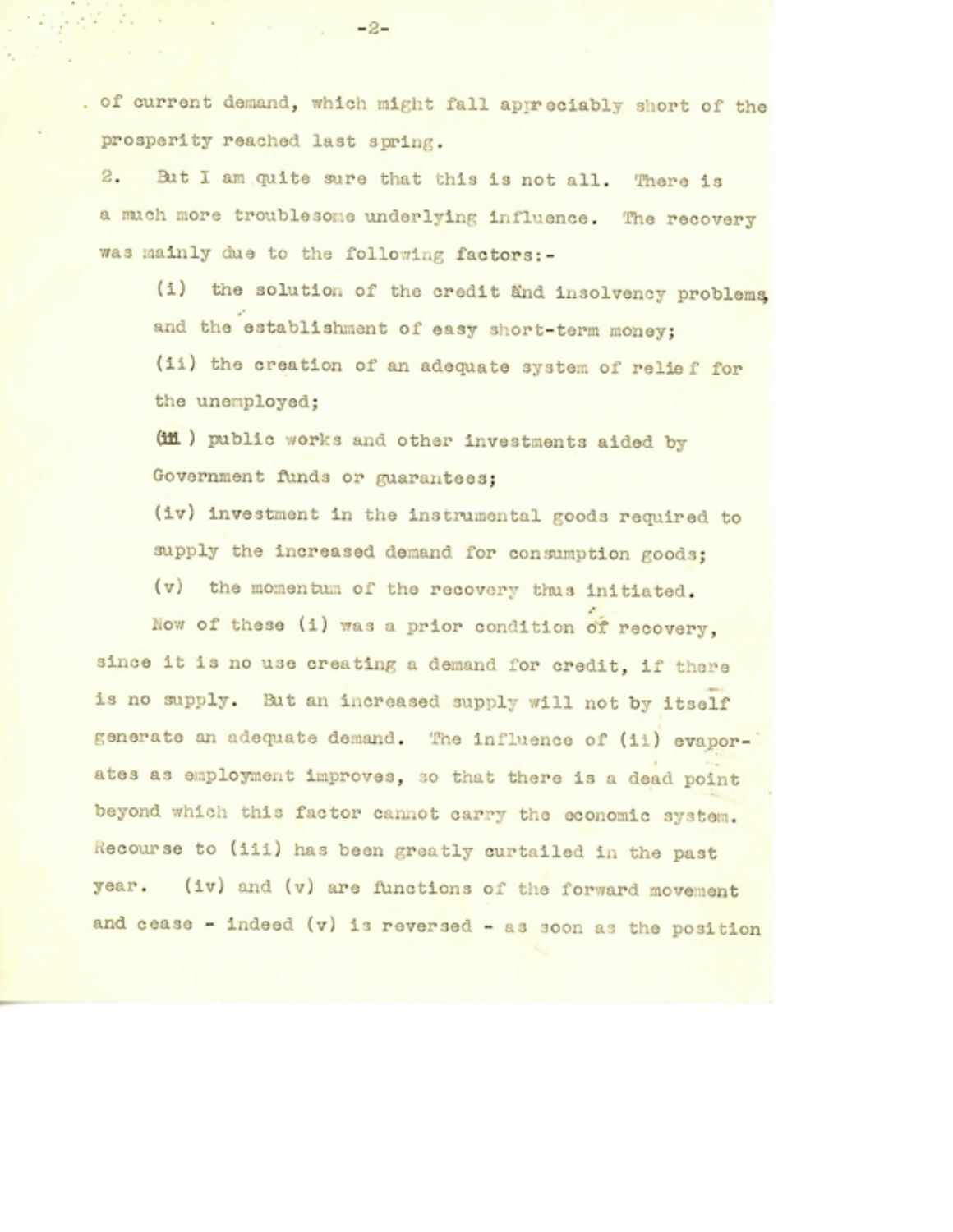fails to improve further. The benefit from the momentum of recovery as such Is at the same time the most important and the most dangerous factor in the upward movement. It requires for its continuance, not merely the maintenance of recovery, but always further recovery. Thus it always flatters the early stages and steps from under just when support is most needed. It was largely, I think, a failure to allow for this which caused the "error or optimism" last year.

Unless, therefore, the above factors were supplemented by others in due course, the present slump could have been predicted with absolute certainty. It is true that the existing policies will prevent the slump from proceeding to such a disastrous degree as last time. But they will not by themselves - at any rate, not without a large scale recourse to (iii) - maintain prosperity at a reasonable level.

3. Now one had hoped that the needed supplementary factors would be organised in time. It was obvious what these were - namely **Increased** investment in durable goods such as housing, public utilities and transport. One was optimistic about this because in the United States at the present time the opportunities, indeed the necessity, for such developments were unexampled. Can your **Administration** escape

 $-3-$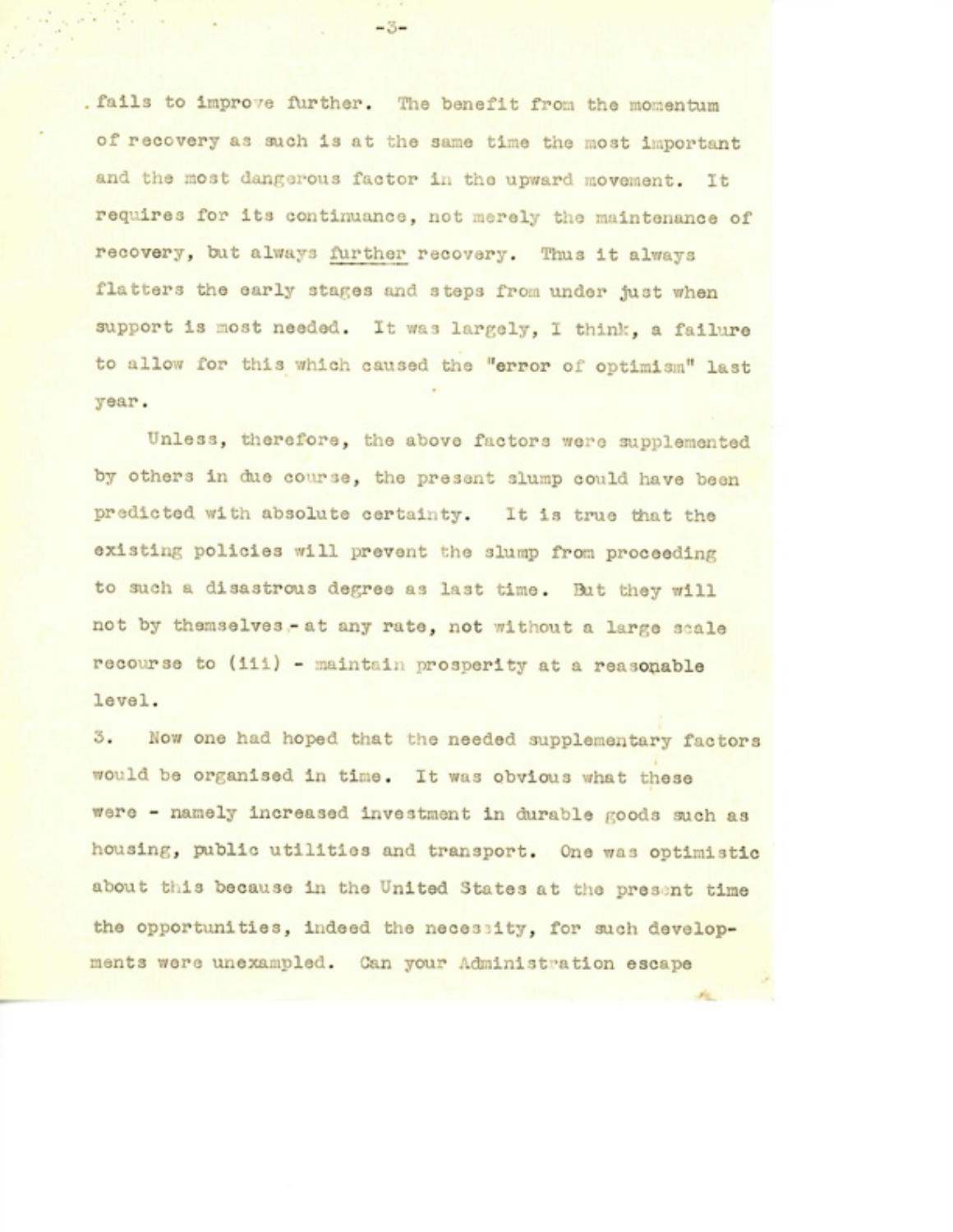criticism for the failure of these factors to mature?

Take housing. When I was with you three and a half years ago the necessity for effective new measures was evident. I remember vividly my conversations with Riefler at that time. But what happened? Next to nothing. The handling of the housing problem has been really wicked. I hope that the new measures recently taken will be more successful. I have not the knowledge to say. But they will take time, and I would urge the great importance of expediting and yet further aiding them. Housing Is by far the best aid to recovery because of the large and continuing scale of potential demand; because of the wide **geographical** distribution of this demand; and because the sources of its finance are largely independent of the Stock Exchanges. I should advise putting most of your eggs in this basket. caring about this more than about anything, and making absolutely sure that they are being hatched without delay. In this country we partly depended for many years on direct subsidies. There are few more proper objects for such than working class houses. If a direct subsidy Is required to get a move on (we gave our subsidies through the local authorities), it should be given without delay or hesitation.

Next utilities. These seemy to be a deadlock. Neither your policy nor anyone else's is able to take effect. I

 $-4-$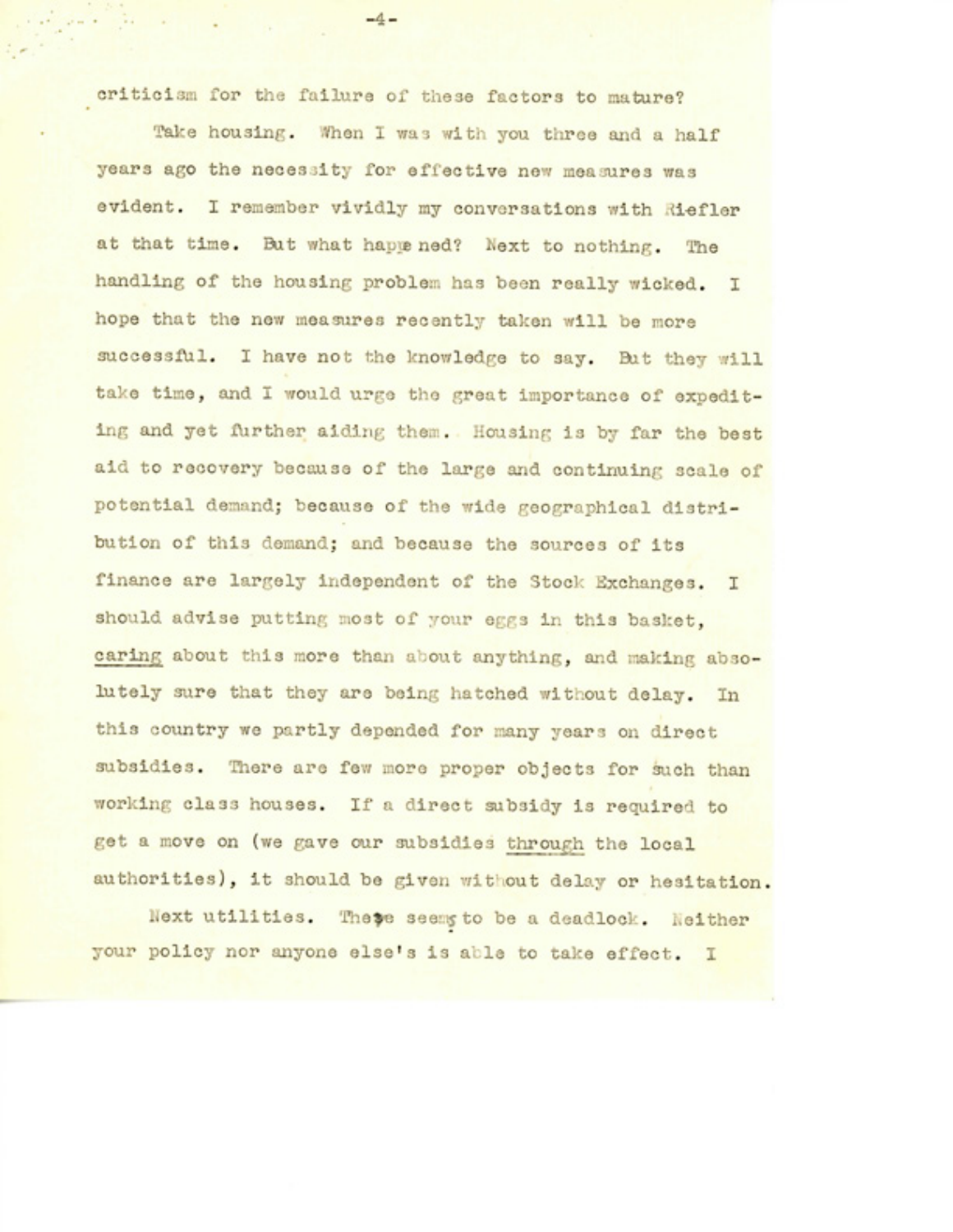.think that the litigation by the utilities is senseless and ill-advised. But a great deal of what is alleged against the wickedness of holding companies as such is surely wide of the mark. It does not draw the right line of division between what should be kept and what discarded. It arises too much out of what is dead and gone. The real criminals have cleared out long ago. I should doubt if the controls existing to-day are of much personal value to anyone. Mo-one has suggested a procedure by which the eggs can be unscrambled. Why not tackle the problem hy insisting that the voting power should belong to the real owners of the equity, and leave the existing organisations undisturbed, so long as the voting power is so rearranged (e.g. by bringing in preferred stockholders) that it cannot be controlled by the holders of a minority of the equity?

Is it not for you to decide either to make real peace or to be much more drastic the other way? Fersonally I think there is a great deal to be said for the ownership of all the utilities by publicly owned boards. But if public opinion is not yet ripe for this, what is the object of chasing the utilities round the lot every other week? If I was in your place, I should buy out the utilities at fair prices in every district where the situation was ripe

 $-5-$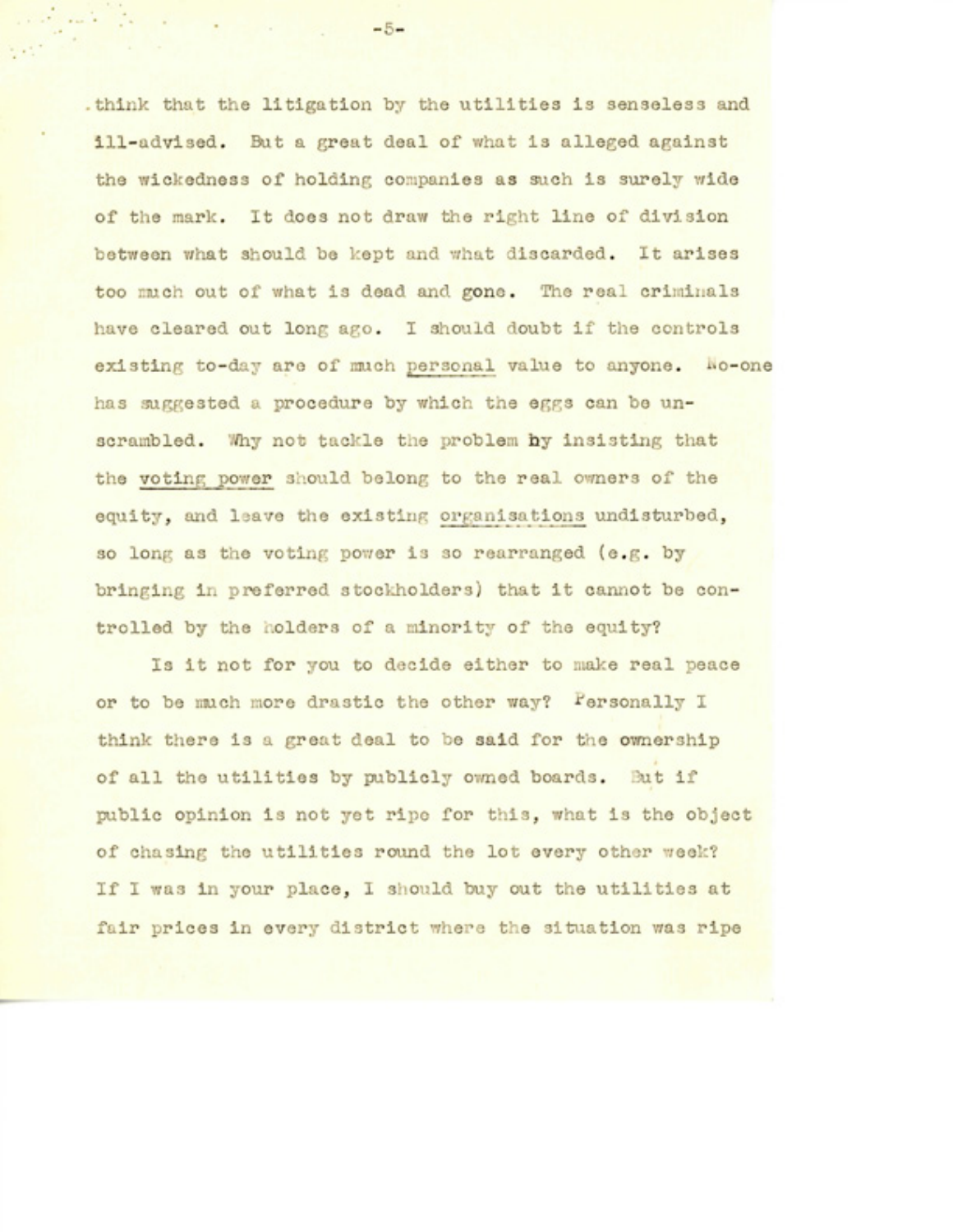for doing so, and announce that the ultimate ideal was to make this policy nation-wide. But elsewhere 1 would make peace on liberal terras, **guaranteeing** fair earnings on new investments and a fair basis of valuation in the event of the public taking them over hereafter. The process of evolution will take at least a generation. Meanwhile a policy of competing plants with losses all round is a ramshackle notion.

finally the railroads. The position there seems to be exactly what it was three or four years ago. They remain, as they were then, potential sources of substantial demand for new capital expenditure. Whether hereafter they are publicly owned or remain in private hands, it is a matter of national importance that they should be made solvent. Rationalise them if the time is ripe. If not, take pity on the overwhelming problems of the present managements. And here too let the dead bury their dead. (To an Englishman, you Americans, like the Irish, are so terribly historically minded'.)

I am afraid I am going beyond my province. But the upshot is this. A convincing policy, whatever its details may be, for promoting large-scale investment under the above heads is an urgent necessity. These things take time.

-6-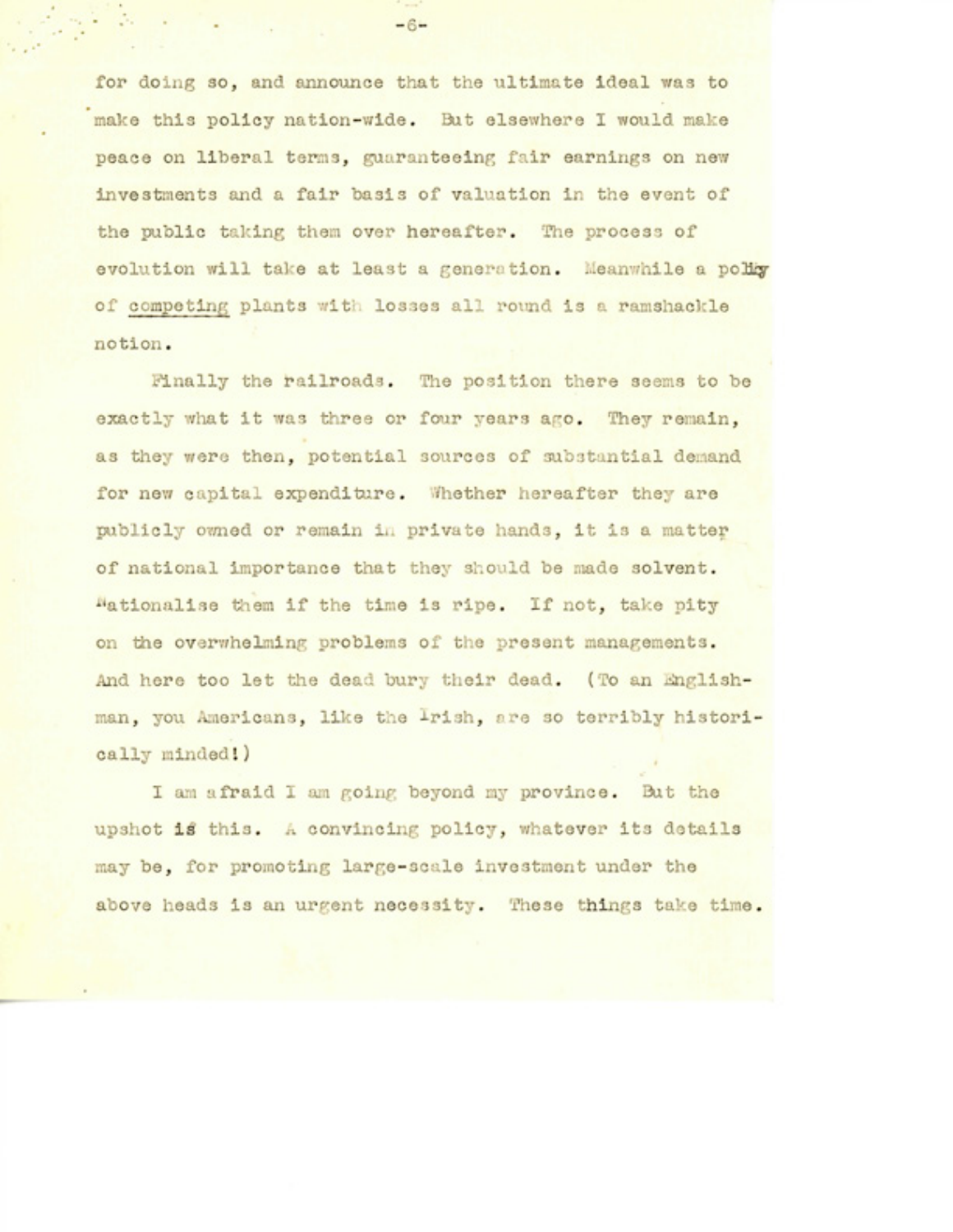Far too much precious time has passed.

4. I must not encumber this letter with technical suggestions for reviving the capital market. This is important. But not so important as the revival of sources of demand. If demand and confidence re-appear, the problems of the capital market will not seem so difficult as they do to-day. Moreover it is a highly technical problem.

5. Business men have a different set of delusions from politicians; and need, therefore, different handling. They are, however, much milder than politicians, at the same time allured and terrified by the glare of publicity, easily persuaded to be 'patriots', perplexed, bemused, indeed terrified, yet only too anxious to take a cheerful view, vain perhaps but very unsure of themselves, pathetically responsive to a kind word. You could do anything you liked with them, if **you** would treat them (even the big ones), not as wolves and tigers, but as domestic animals by nature, even though they have been badly brought up and not trained as you would wish. It is a mistake to think that they are more immoral than politicians. If you work them into the surly, obstinate, terrified mood, of which domestic animals, wrongly handled, are so capable, the nation's burdens will not get carried to market; and in the end public opinion will veer their way. Ferhaps you will rejoin that I have got

 $-7-$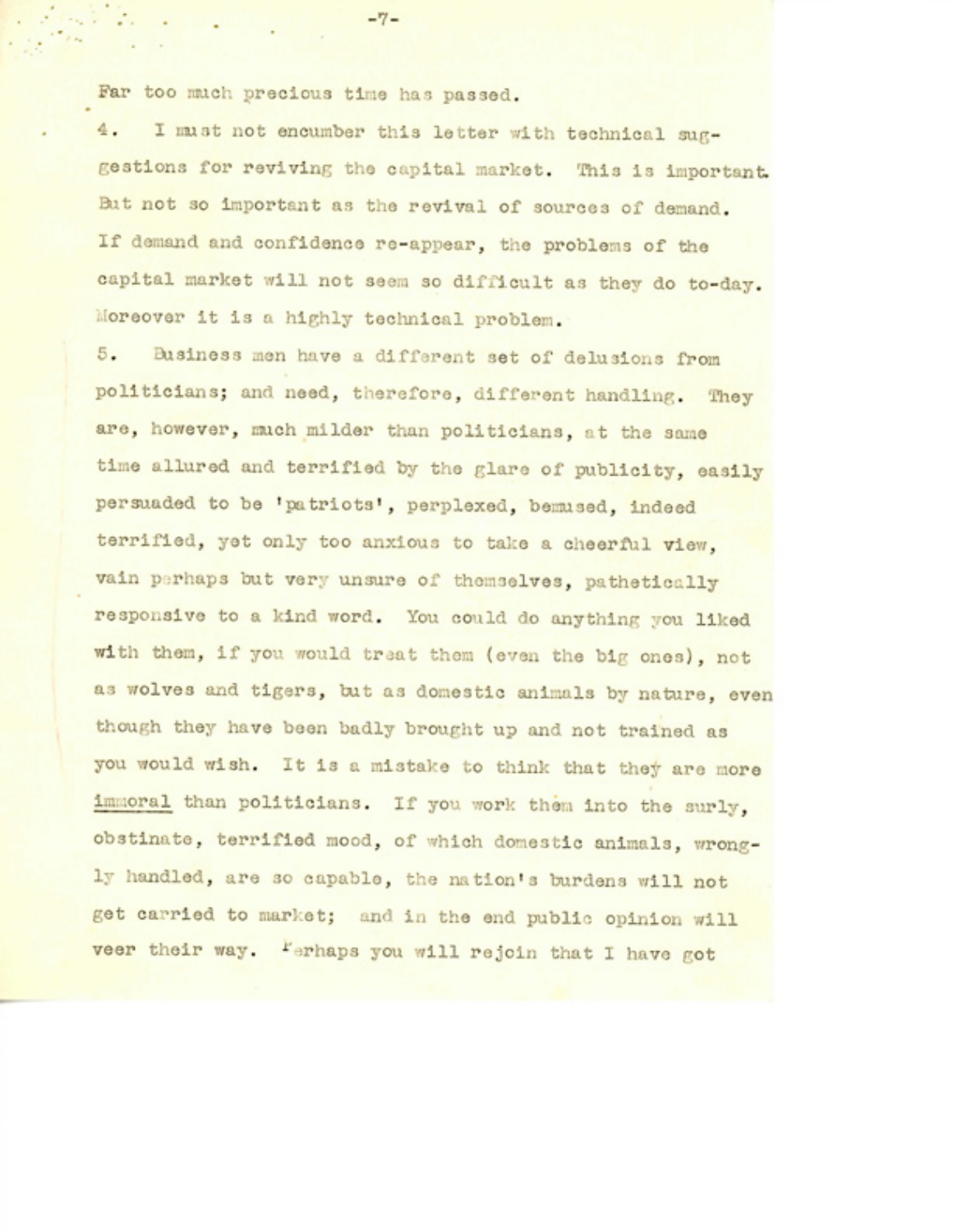\_quite a wrong idea of what all the **back-chat** araounts to. Nevertheless 1 record accurately how it strikes observers here.

5. Forgive the candour of these remarks. They come from an enthusiastic well-wisher of you and your policies. I accept the view that durable investment must come increasingly under state direction. I sympathise with Mr **Wallace's** agricultural policies. I believe that the S.E.C. is doing splendid work. I regard the growth of collective bargaining as essential. I approve minimum wage and hours regulation. I was altogether on your side the other day, when you deprecated a policy of general wage reductions as useless in present circumstances. But I am terrified lest progressive causes in all the democratic countries should suffer injury, because you have taken too lightly the risk to their prestige which would result from a failure measured in terms of immediate prosperity. There need be no failure. But the maintenance of prosperity in the modern world is extremely difficult; and it is so easy to lose precious time.

> I am Mr President

Yours with great respect and faithfulness,

IMKeynes

-8-